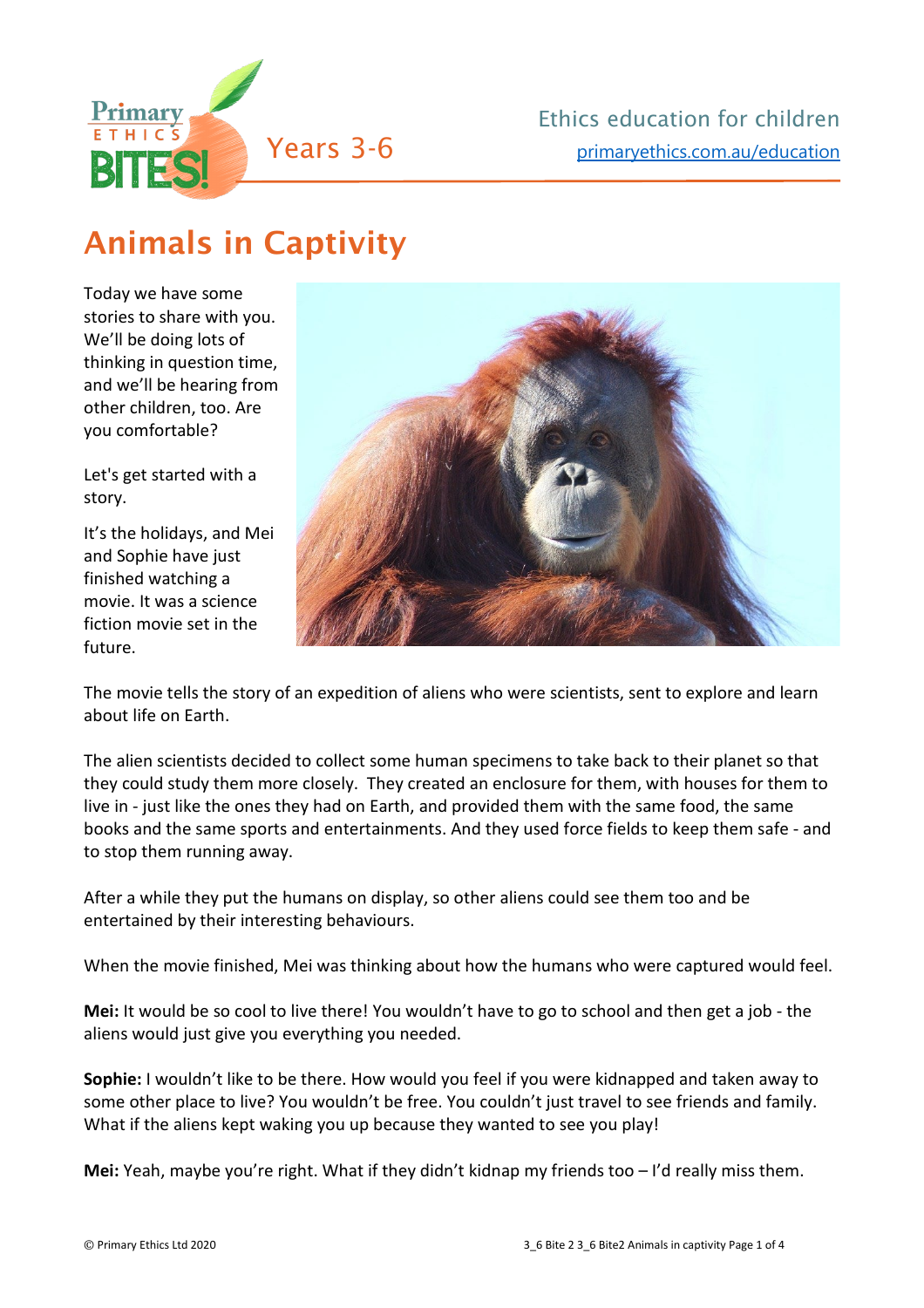

**Sophie:** You know, it's really got me thinking… about the way we keep animals in captivity – in zoos and in theme parks. Maybe we're treating the animals the way the aliens in the movie treated the humans.

**Mei:** No, it's completely different. Humans and animals are completely different. It's okay to keep an animal in captivity - but it's not okay to do that to humans."

Let's explore this further.



*Have you ever been to a zoo or a theme park where animals were on display? Do you think it's ok to keep animals in there? … Can you say why… or why not?* 

Let's listen to what some other children have said.



**Sragvee**: Yes, I think it's okay, because it is really fun to watch them - especially the monkeys.



*Is that the same reason the aliens had? Remember they said they would put the humans on display so other aliens could see them and be entertained by their interesting behaviours. Do you agree that that's a good reason? Or do think it's not a good reason?* 



**Toby**: I don't think that keeping animals as entertainment is a good reason, because that doesn't help the animals … but a better reason to keep animals in zoos is because then people can learn about them and how their habitats are disappearing, and then people will care and try to help in some way.



*Is it true that people who go to zoos learn about animals and their habitats?* 



**Sragvee**: I go to the zoo to just see the animals really. I know that there are information boards near all the cages, but we never read them.



*What if the evidence showed that people mainly go to zoos simply to look at the animals and don't learn much about them or how to help them. Would that mean it is not okay to keep animals in zoos?*

*What if it were true that lots of people at zoos did learn something about the animals, does it always follow that learning about them leads to people trying to help them? Is keeping animals in zoos the only way for people to learn about animals and how to help them?*

*What do you think?*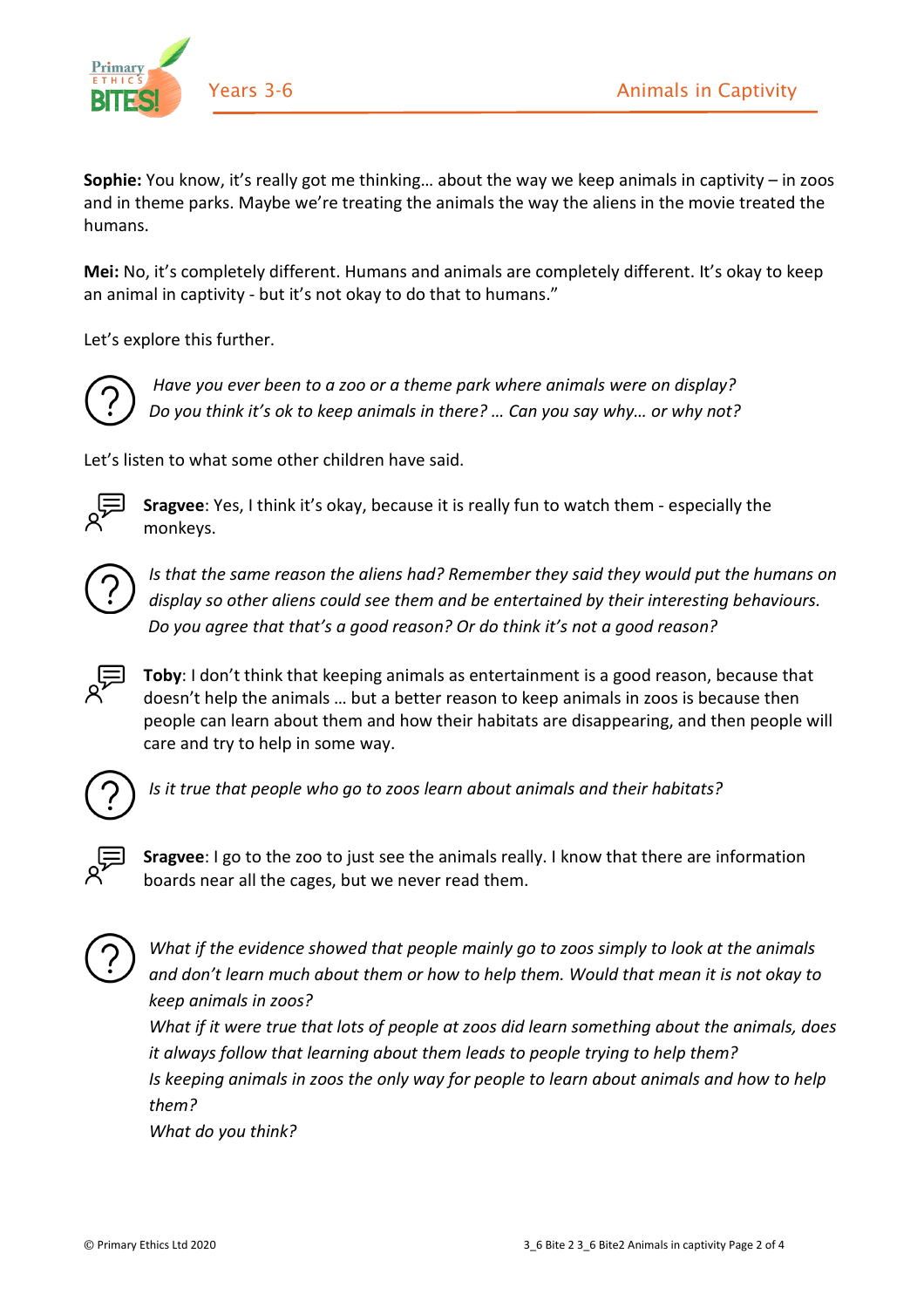

**Mac:** They have fantastic documentaries on TV - like the ones David Attenborough does. You get to see the animals close up, in their natural habitat. That's a much better idea than keeping animals in zoos just so we can look at them, and maybe learn about them.



*Does Mac think it's ok to keep animals in zoos or theme parks? What reason did he give?* 



**Claudia**: I have a different reason why I think it's ok to keep animals in zoos. There are lots of animals that are endangered in the wild, and zoos breed them and build up their numbers, and then they release some of them back into the wild.



*Is that a good reason to keep animals in zoos? What questions should we ask about this to help us decide if it is a good reason?* 



**Harriet**: Maybe ask which animals they breed?

**Toby**: And how many of them?

**Claudia:** And whether the animals survive when they are released into the wild?



*How could we find out the answers to those questions? If it is true, and keeping animals in zoos does help build up the numbers of endangered species, would that be a good reason for keeping animals in zoos?*



**Edward**: But there are lots of animals in zoos that aren't endangered. It's horrible for them.



*Do you agree it's horrible for animals in zoos? How horrible is it? What would it depend on?* 



**Harriet**: It depends on what sort of animal it is. It's worse for some animals than for others. It's worse for animals with big brains that understand they are locked up.

**Edward**: And it depends on how big their enclosure is. Because some animals like more room to roam around

 **Claudia:** And it depends on how long they are kept at the zoo.



*There are lots of ideas to explore there, aren't there? Let's think about this: that it depends on how long the animals are kept in the zoo.*